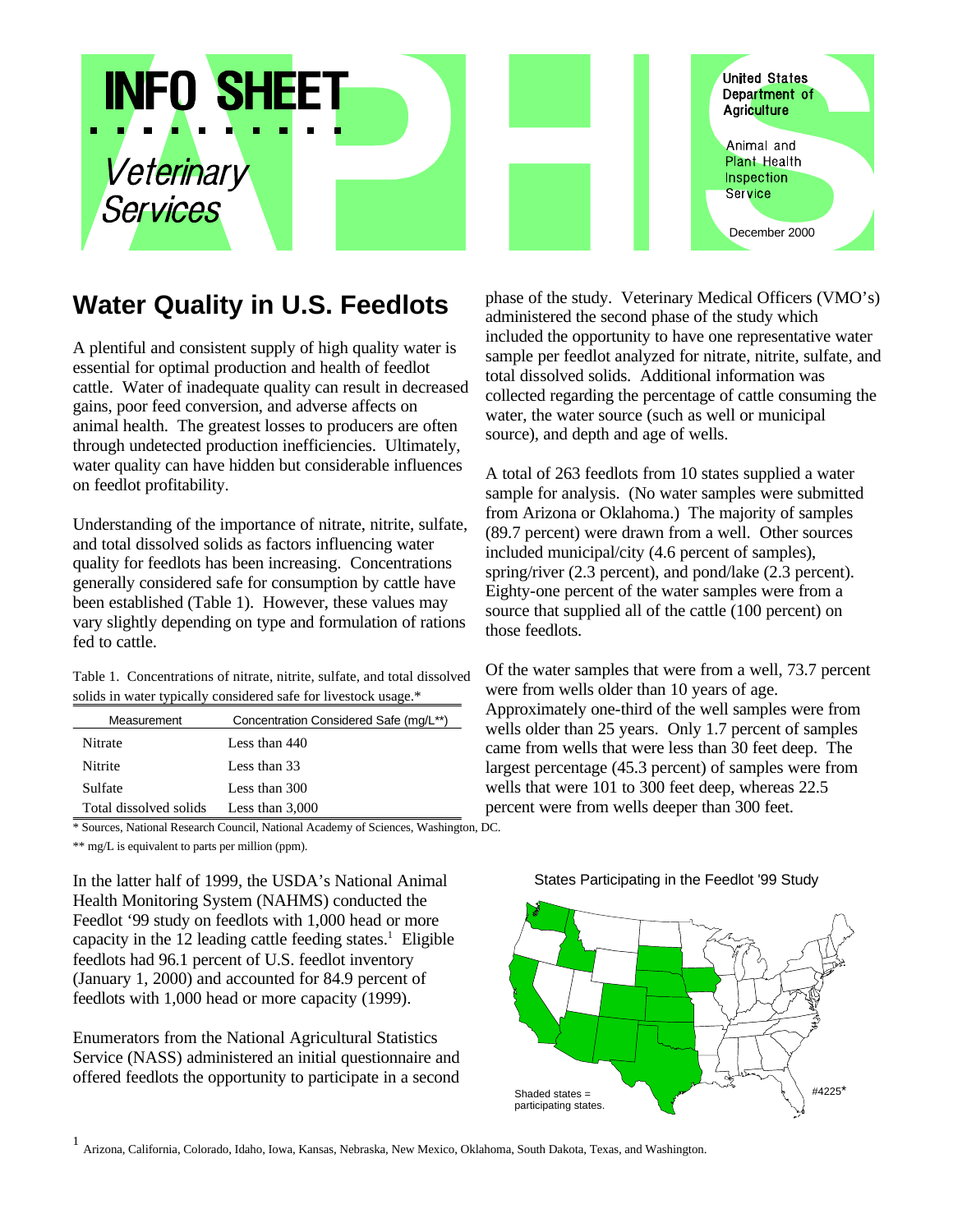## **Nitrate and Nitrite**

Nitrate is important in livestock health. Although nitrate is not a particularly potent toxin, it is readily reduced to highly toxic nitrite within the rumen. Nitrite is about 10 times more toxic than nitrate. Nitrite is absorbed where it interacts with red blood cells by inhibiting their ability to effectively transport oxygen.

Moderate nitrate intake may not cause any noticeable affect on animal health but may result in decreased animal gains and poorer feed conversion. Intake of large amounts of nitrate may result in death.

Nearly 41 percent of samples had a nitrate concentration that was undetectable or less than 10mg/L (Figure 1). Approximately one-quarter (23.4 percent) of the samples had 45 to 132 mg/L nitrate and 4.2 percent had greater than 220 mg/L nitrate. No water samples exceeded the recommended limit (440 mg/L, Table 1).

In general, nitrate concentration increased with well age and in shallow wells. Thus older, shallower wells typically had higher nitrate concentrations. The mean nitrate concentration in wells that were less than or equal to 100 feet deep and greater than 10 years old was 69.1 mg/L, whereas the nitrate concentration in wells that were 10 years old or less and more than 100 feet deep was 11.7 mg/L. This disparity was most likely due to damaged casings in old wells or because shallow wells are more readily contaminated by nitrogenous compounds than deep wells.

Although the recommended tolerable limit for water nitrate is less than 440 mg/L, this concentration may vary with the content of nitrate and non-protein nitrogen in the ration. Nitrate can accumulate in some forages used in

Figure 1



feedlot rations, including forage sorghum, corn stalks, less commonly alfalfa, and other plants (such as weeds). Forage analysis is recommended whenever there is suspicion of excessive nitrate content.

Most likely, water nitrate concentrations approaching the recommended limit for cattle of 440 mg/L would not result in clinically apparent disease but may result in decreased animal performance. It would seem prudent to recommend an economically practical pursuit of lower water nitrate concentrations for optimal animal performance. There was a substantial degree of variation in water quality results between states (Table 2). Typically, feedlots in Colorado utilized water with higher nitrate concentrations (mean 42.89 mg/L), whereas California feedlots used water with the lowest concentrations (mean 2.0 mg/L).

Almost all samples (99.6 percent) had undetectable levels of nitrite, while those samples with detectable levels contained less than 30 mg/L.

|              |            | Mean    |                       |         |                       |                               |                       |  |
|--------------|------------|---------|-----------------------|---------|-----------------------|-------------------------------|-----------------------|--|
|              | Percent of | Nitrate |                       | Sulfate |                       | <b>Total Dissolved Solids</b> |                       |  |
| State        | Samples    | mg/L    | <b>Standard Error</b> | mg/L    | <b>Standard Error</b> | Percent                       | <b>Standard Error</b> |  |
| California   | 1.9        | 2.00    | (2.00)                | 83.40   | (48.29)               | 0.04                          | (0.01)                |  |
| Colorado     | 14.6       | 42.89   | (11.50)               | 279.61  | (79.18)               | 0.08                          | (0.01)                |  |
| Idaho        | 2.3        | 16.67   | (16.67)               | 28.67   | (28.67)               | 0.03                          | (0.01)                |  |
| Iowa         | 8.8        | 24.78   | (12.06)               | 167.83  | (66.18)               | 0.07                          | (0.01)                |  |
| Kansas       | 24.9       | 39.31   | (6.09)                | 122.25  | (33.19)               | 0.07                          | (0.01)                |  |
| Nebraska     | 28.4       | 32.30   | (5.80)                | 71.28   | (17.12)               | 0.06                          | (0.01)                |  |
| South Dakota | 8.1        | 17.14   | (12.58)               | 1007.10 | (76.75)               | 0.20                          | (0.01)                |  |
| Texas        | 8.4        | 35.23   | (12.53)               | 167.82  | (61.97)               | 0.12                          | (0.03)                |  |
| Other        | 2.6        | 52.86   | (35.57)               | 49.43   | (49.43)               | 0.03                          | (0.01)                |  |
| Total        | 100.0      | 33.56   | (3.47)                | 204.91  | (23.54)               | 0.08                          | (0.01)                |  |

\* States with fewer than five water samples submitted are not included in the table. Nitrite concentrations are not reported because the majority (99.6 percent) of feedlots supplied water samples with undetectable concentrations.

#### Table 2. Water nitrate, sulfate, and total dissolved solids concentrations by state.\*